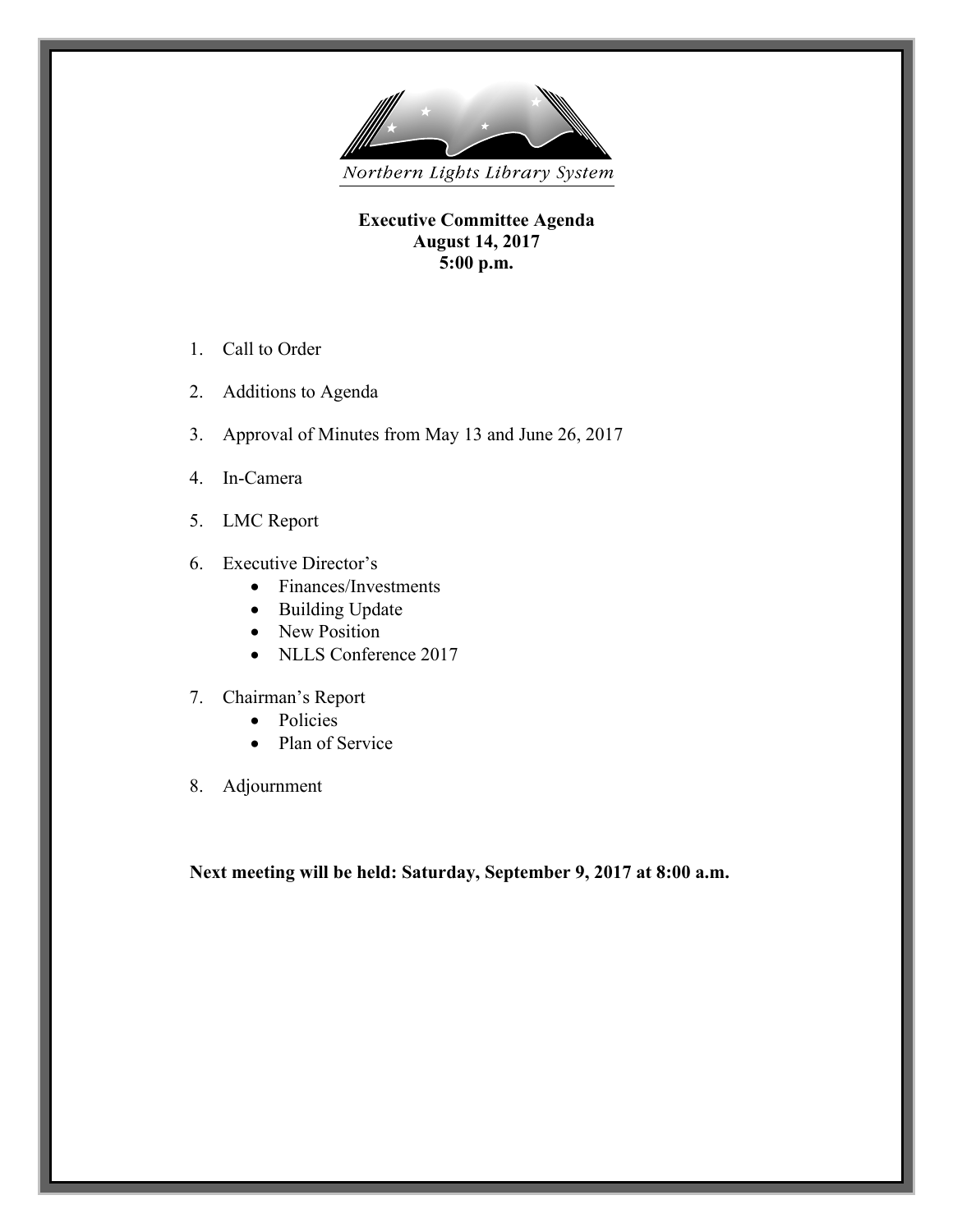#### **Executive Committee Meeting August 14, 2017 Meeting Minutes**

- Present: Stephen Dafoe, Vicky Lefebvre, Laurent Amyotte, Ferd Caron, Warren Griffin, Joan Green, Arnold Hanson (tele-conference)
- Missing: Linda Russnak, Jim Cheverie, Colette Poitras
- Staff: Julie Walker, Heather Elliott, Terri Hampson, Kelly McGrath, Tracy Paradis
	- 1. Meeting called to order at 6:21 p.m.
	- 2. Additions **Motion to approve agenda – Laurent Amyotte – Carried.**
	- 3. Approval of Minutes of May 13 **Motion to approve the Executive minutes of May 13, 2017 – Warren Griffin** Approval of Minutes June 26 **Motion to approve the Executive minutes of June 26, 2017 with amendment, add "time" at the end of the last point – Vicky Lefebvre – Carried.**
	- 4. In-Camera none
	- 5. LMC Report
		- United Voice for Alberta Libraries Working Group
		- what do the groups want to get out of the partnership
		- what do the groups want to see happen
		- No longer a Vice-Chair on the LMC, Amber Fehr resigned as Library Manager for APV
		- Maureen will not be running for Chair next term
	- 6. Executive Director's Report
		- Finances/Investments
			- 3 investments are coming due on September 7

**Motion to renew the 3 certificates coming due on September 7 into an 18-month term GIC investment – Vicky Lefebvre – Carried.**

- there is \$500,000 available for investment in the chequing account

**Motion to take \$500,000 from chequing and put into investments (\$200,000 in 18-month term; \$200,000 in 15-month term; \$100,000 in 12-month term)**

- Budget – a few codes were changed (P.D.); look at total amounts for the year **Motion to have Administration make changes and forward to Budget Committee and Executive – Vicky Lefebvre – Carried.**

- changes will be made and Tracy will forward to Executive and then forward "Draft" copy of budget to Board.

#### - Stephen passed the Chair to Vicky

**Motion for Julie and Terri to get concrete numbers of users for Hoopla and to discuss with LMC Chair (Maureen) to find a potential to tame the budget for Hoopla – Stephen Dafoe – Carried.**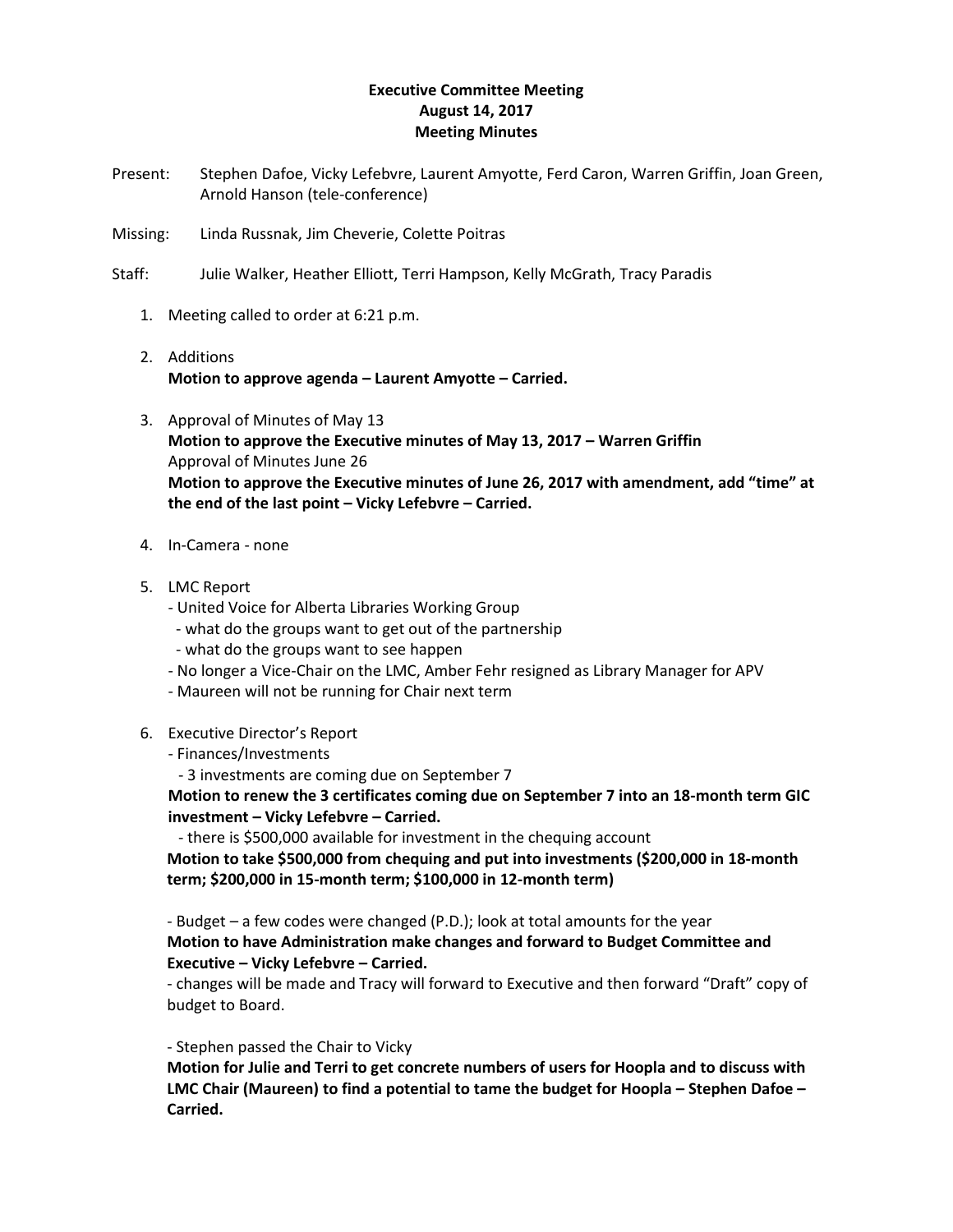- Chair was referred to Stephen
- Building Update
	- Building Committee made recommendations to get a building assessment.
	- We had a company come out and do an initial assessment, but unfortunately before we could proceed, the person quit the company. Need to look for another Company to do the assessment.

**Motion to contact a couple of Municipalities and Jen-Col Construction to get a building assessment – Vicky Lefebvre – Carried.**

- New Position
	- Creating a new position Marketing & Communications

- NLLS Conference 2017

- 1.5 day conference
- Thursday evening Corks 'n Cans at Wally's or Golfing at local golf course

- Jasper Park Lodge has let us have the Outlook Cabin for one year only. If anyone is interested in staying in the Cabin let Julie know. As well, we have the block of rooms for ALC2018. Please book early.

- Kelly & Jodi went on a paid conference to Montreal. Great speakers and impressive equipment.

- There has been interest from the town to rent our spare rooms and horizon equipment **Motion to rent out Board room, Meeting room and Lab room; on checking with insurance company to see what our liability coverage is – Craig Lukinuk – Carried.**

**Motion to accept the Executive Director's report as information – Laurent Amyotte – Carried.**

- 7. Chairman's Report
	- Policies
		- good work done by committee and staff
		- will be sent out before September 9 meeting

- Plan of Service

- updated Mission statement, Vision statement, Values
- Heather Nickel was amazing with her contribution

**Motion to accept Plan of Service draft and present to Board for approval – Craig Lukinuk – Carried.**

**Motion to accept Chairman's Report as information – Joan Green – Carried.**

8. Adjournment

**Motion to adjourn at 7:35 p.m. – Warren Griffin – Carried.**

**Approved By: \_\_\_\_\_\_\_\_\_\_\_\_\_\_\_\_\_\_\_\_\_\_\_\_\_\_\_\_\_\_\_\_ Date: \_\_\_\_\_\_\_\_\_\_\_\_\_\_\_\_\_\_\_\_\_\_\_\_\_\_**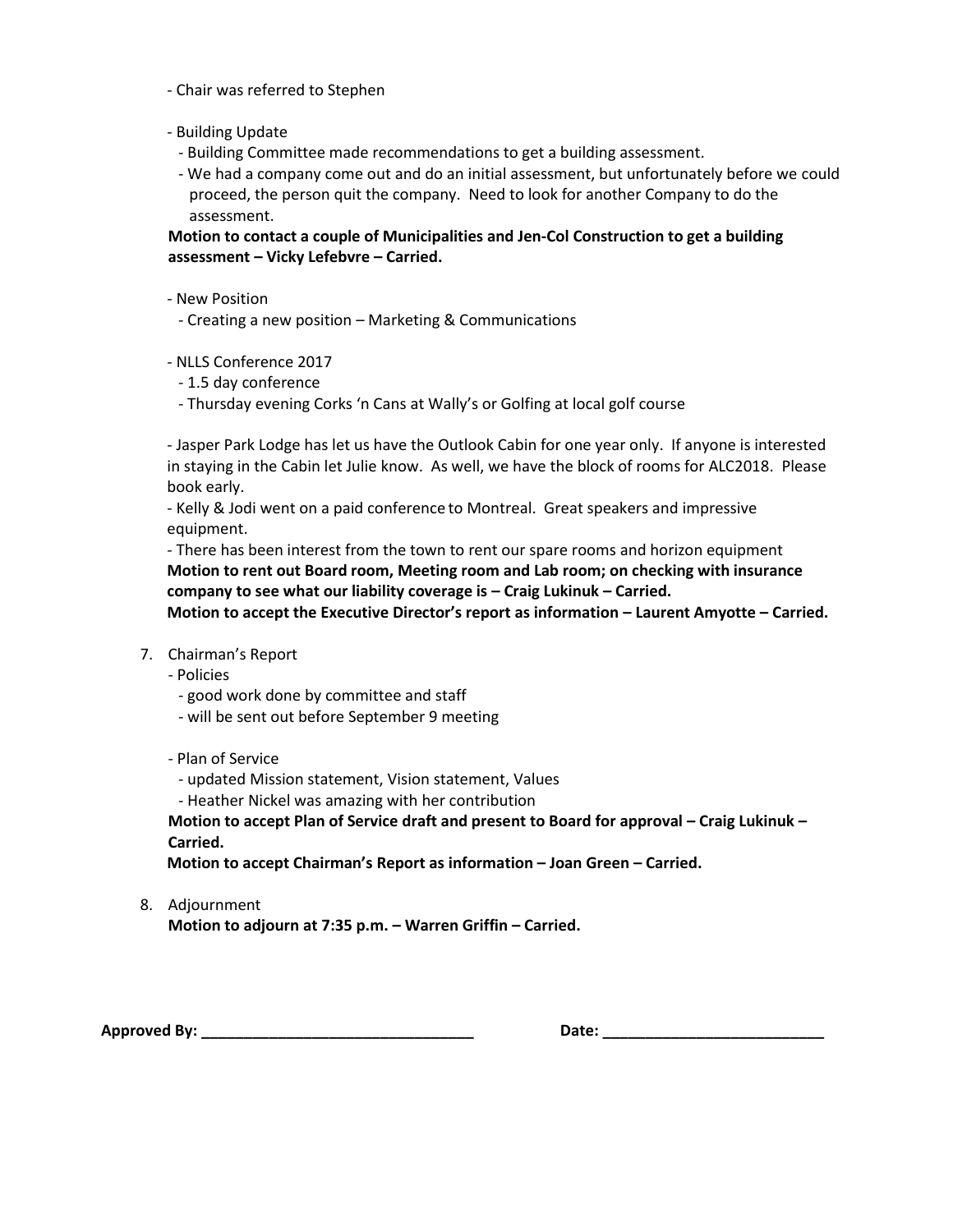# LMC Report – August  $14<sup>th</sup>$

#### **Meetings attended by LMC Executive**

- LMC Meeting May  $17<sup>th</sup>$
- TRAC Advisory Meeting  $-$  May 26<sup>th</sup>
- Blue Quills Cultural Camp May 29-June 2<sup>nd</sup>
- LAA Meeting  $-$  June  $9<sup>th</sup>$
- United Voice for Alberta Libraries Working Group Meeting June 22<sup>nd</sup>
- 2017 PNLA Conference (Post Falls ID) August 2-4<sup>th</sup>
- NLLS Executive Meeting August 14<sup>th</sup>

### **Upcoming Meetings & Conferences**

- LAA Meeting  $-$  September 6<sup>th</sup>
- NLLS Executive & Board Meeting  $-$  September 9<sup>th</sup>
- LMC Meeting  $-$  September 14<sup>th</sup> (AM of Pre-Conference)
- LMC Meeting February  $28<sup>th</sup>$  (AGM)

### **General Updates**

The first meeting of the United Voice for Alberta Libraries Working Group was held on June 22<sup>nd</sup>. This group is made up of different representatives from various library associations and they will create a proposal by the end of the year outlining a course of action.

Attendees included the following representatives:

- Alberta Association of Academic Libraries (AAAL) Dan Mirau
- Alberta School Learning Commons Council (ALSC) Karen Belter
- Alberta Library Trustees Association (ALTA) Laura Ross-Giroux & Dr. Tanya Pollard
- Alberta Public Library Administrators Council (APLAC) Allison Stewart
- Library Association of Alberta (LAA) Maureen Penn

## **LMAC Executive**

- Maureen Penn, Chair (Lac La Biche County Libraries)
- Jodi Dahlgren, 1st Vice Chair (Wainwright Public Library)
- Amber Fehr, 2nd Vice Chair (Three Cities Public Library)
- Isabelle Cramp, Secretary (Morinville Public Library)

*Report submitted by Maureen Penn*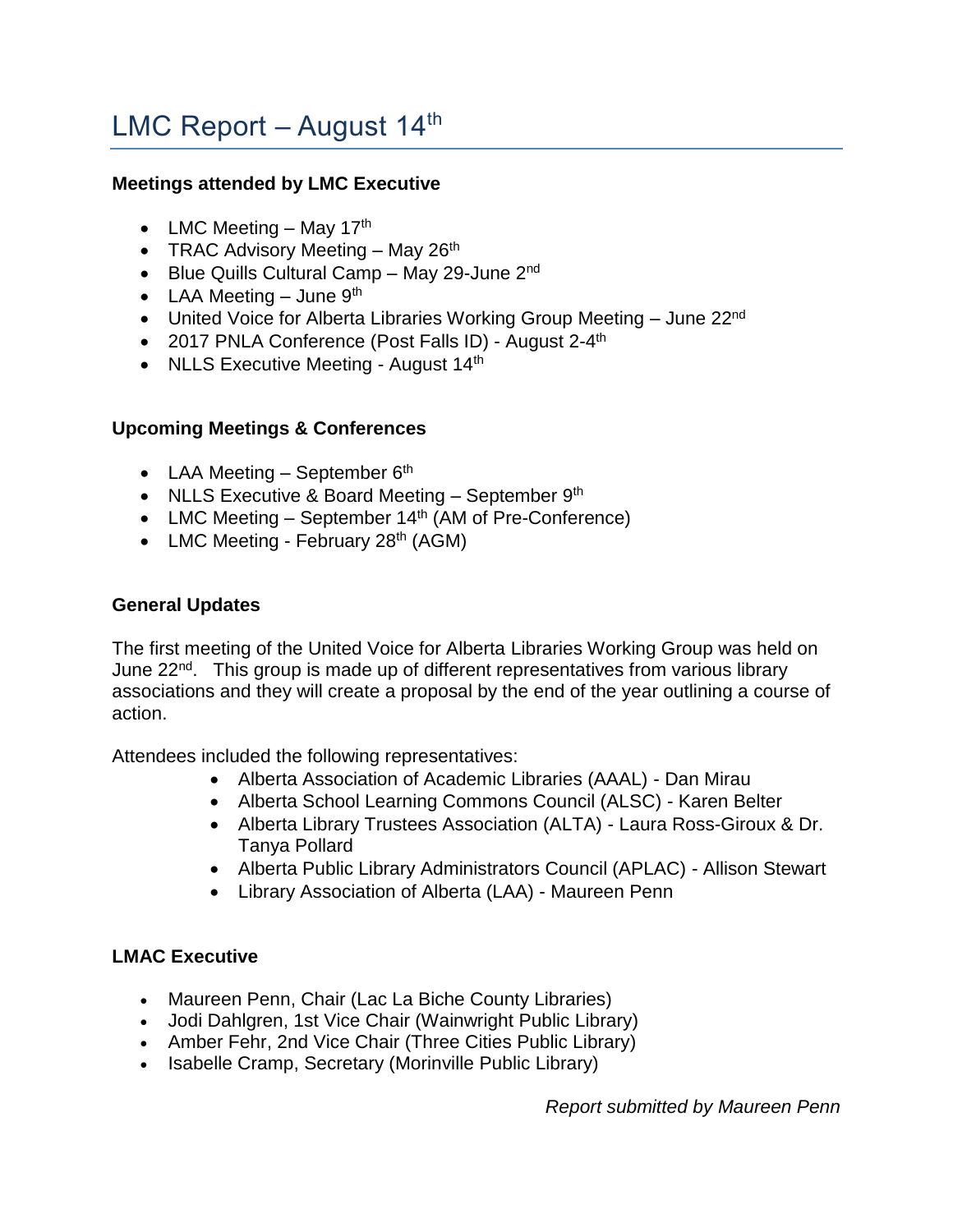|                | <b>Northern Lights Library System</b>                                          |              |                                 |                                 |                                                        |  |  |  |  |
|----------------|--------------------------------------------------------------------------------|--------------|---------------------------------|---------------------------------|--------------------------------------------------------|--|--|--|--|
|                | Comparative Income Statement - Comparative Income Statement - YTD to Last Year |              |                                 |                                 |                                                        |  |  |  |  |
|                | Budget 2017                                                                    |              | Actual 01/01/2017 to 06/30/2017 | Actual 01/01/2016 to 06/30/2016 | NOTES/COMMENTS                                         |  |  |  |  |
|                | <b>REVENUE</b>                                                                 |              |                                 |                                 |                                                        |  |  |  |  |
|                | Revenue                                                                        |              |                                 |                                 |                                                        |  |  |  |  |
| $\mathbf{1}$   | Levies - Municipalities                                                        | 1,132,871.00 | 1,204,931.13                    |                                 | 1,133,002.78 Collected more ytd than 2016 by this time |  |  |  |  |
| $\overline{2}$ | Levies - Library Boards                                                        | 651,642.00   | 586,472.25                      |                                 | 0.00 Collected more ytd than 2016 by this time         |  |  |  |  |
| 3              | Prov. Operating Grant                                                          | 826,965.00   | 820,070.00                      |                                 | 0.00 Received in June this year opposed to Aug         |  |  |  |  |
| 4              | Prov. Rural Sevices Grant                                                      | 261.837.00   | 338.506.00                      |                                 | 0.00 Received in June this year opposed to Aug         |  |  |  |  |
| 5              | <b>Indigenous Grant</b>                                                        |              | 160,064.00                      |                                 | 0.00 Dedicated Indigenous grant line - See line 93     |  |  |  |  |
| 6              | Prov. Establishment Grant                                                      |              | 0.00                            | 534.00                          |                                                        |  |  |  |  |
| $\overline{7}$ | <b>Deferred Allotment</b>                                                      |              | $-191,355.83$                   | $-197,890.27$                   |                                                        |  |  |  |  |
| 8              | <b>Travel Grants</b>                                                           | 3,000.00     | 1,496.75                        | 435.44                          |                                                        |  |  |  |  |
| 9              | <b>Wage Subsidies</b>                                                          |              | 0.00                            | 0.00                            |                                                        |  |  |  |  |
|                | 10 Non Resident Fees                                                           | 1,200.00     | 650.00                          | 500.00                          |                                                        |  |  |  |  |
|                | 11 C.I.P. Grant                                                                |              | 0.00                            | 0.00                            |                                                        |  |  |  |  |
|                | 12 Other Grants / Library Programs                                             | 3,500.00     | 0.00                            |                                 | 158,911.00 Indigenous grant here in 2016               |  |  |  |  |
|                | 13 Sales - Misc.                                                               | 8,000.00     | 3,332.40                        | 6,019.98                        |                                                        |  |  |  |  |
|                | 14 Sales Office Supplies-Resale                                                | 75.000.00    | 116.272.40                      |                                 | 42,643.92 See line 147                                 |  |  |  |  |
|                | 15 Other Revenue General                                                       | 1.000.00     | 96.00                           | 3,146.04                        |                                                        |  |  |  |  |
|                | 16   Sales-WRP/SRP                                                             | 1,000.00     | 2,694.35                        | 2,676.56                        |                                                        |  |  |  |  |
|                | 18 Annual Conference                                                           | 12,000.00    | 2,094.70                        |                                 | 740.07 Longer Conference this year                     |  |  |  |  |
|                | 19 Interest earned                                                             | 14.000.00    | 11,322.96                       | 7,004.41                        | Your money making money                                |  |  |  |  |
|                | 20 Myrnam Revenue                                                              | 17,434.00    | 8,467.18                        | 6,377.09                        |                                                        |  |  |  |  |
|                | 21 Amort. of Deferred Contribution                                             | 38,000.00    | 0.00                            | 0.00                            |                                                        |  |  |  |  |
| 22             | <b>Revenue Total</b>                                                           |              | 3,065,114.29                    | 1,164,101.02                    |                                                        |  |  |  |  |
|                | <b>TOTAL REVENUE</b>                                                           | 3,047,449.00 | 3,065,114.29                    | 1,164,101.02                    |                                                        |  |  |  |  |

|    | <b>Expense</b>                 |              |           |            |           |                     |                                                               |
|----|--------------------------------|--------------|-----------|------------|-----------|---------------------|---------------------------------------------------------------|
|    | 23 Bank Charges                |              | 0.00      |            | 726.35    |                     | See Line 141                                                  |
|    | 24 Bank Expense                |              |           | 0.00       |           |                     | 726.35 Is now entered new way since bank move                 |
|    | Total                          |              |           | 0.00       |           | 726.35              |                                                               |
|    |                                |              |           |            |           |                     |                                                               |
|    | <b>Staff Expenses</b>          |              |           |            |           |                     |                                                               |
|    | 25 Staff Salaries              | 1,069,465.00 |           | 565,233.20 |           | 459,388.22          |                                                               |
|    | 26 El Expense                  |              | 10,634.31 |            | 10,479.70 |                     |                                                               |
| 27 | C.P.P. Expense                 |              | 25,529.03 |            | 20,784.22 |                     |                                                               |
|    | 28 Group Life                  |              | 0.00      |            | 0.00      |                     |                                                               |
| 29 | <b>Extended Health Expense</b> |              | 11,853.29 |            | 7,050.75  |                     |                                                               |
| 30 | <b>Dental Expense</b>          |              | 7,666.48  |            | 6,086.99  |                     |                                                               |
|    | 31 W.C.B. Expense              | 210,000.00   | 1,366.56  |            | 1,102.39  |                     |                                                               |
|    | 32 Expenses Sub Total          |              |           | 57,049.67  |           | 45,504.05           |                                                               |
|    | TOTAL - GENERAL PAYROLL EXP    | 1,279,465.00 |           | 622,282.87 |           | 504,892.27          |                                                               |
|    |                                |              |           |            |           |                     |                                                               |
|    | <b>Other Staff Costs</b>       |              |           |            |           |                     |                                                               |
|    | 33 NLLS PD Training            |              | 12,579.99 |            | 5,998.47  |                     |                                                               |
| 34 | <b>Conference Fees</b>         |              | 4,879.11  |            | 850.41    |                     |                                                               |
|    | 35 Hotel and Accomodations     | 77,990.00    | 17,806.41 |            | 12,017.83 |                     |                                                               |
|    | 36 Meals when Travelling       |              | 4,235.28  |            | 9,540.99  |                     | These codes were changes to be more                           |
| 37 | <b>Travel Costs</b>            |              | 1,767.52  |            | 8,381.56  |                     | transparent and easier to read in 2017 and                    |
| 38 | <b>Site Visits</b>             | 7,000.00     | 351.70    |            | 4,690.24  |                     | future, so you need to compare the TOTAL of                   |
| 39 | <b>Staff Recruitment</b>       |              | 0.00      |            | 153.84    |                     | the costs for 2016 vs 2017 not the individual                 |
| 40 | <b>DNU</b>                     |              | 0.00      |            | 0.00      |                     | lines.                                                        |
| 41 | Human Resource Tools           | 3,000.00     | 0.00      |            | 909.44    |                     |                                                               |
| 42 | Charge for Reimbursement Costs |              | 14.29     |            | 1,599.45  |                     |                                                               |
| 43 | <b>DNU</b>                     |              | 0.00      |            | 0.00      |                     |                                                               |
| 44 | <b>Other Staff Costs</b>       |              |           | 41,634.30  |           |                     | 44,142.23 YTD less spent in 2017 so far than 2016 but more is |
|    | <b>Total Other Staff Costs</b> | 87,990.00    |           | 41,634.30  |           | 44,142.23 scheduled |                                                               |
|    |                                |              |           |            |           |                     |                                                               |
|    | <b>Book Allotment</b>          |              |           |            |           |                     |                                                               |
|    | 45 Coll. Dev. Cold Lake        |              | 21,803.62 |            | 26,438.18 |                     |                                                               |
| 46 | Coll. Dev. Mundare             |              | 2,682.29  |            | 1,999.85  |                     |                                                               |
| 47 | Coll. Dev. Gibbons             |              | 9,214.13  |            | 7,926.19  |                     |                                                               |
| 48 | Coll. Dev. Chauvin             |              | 1,106.78  |            | 1,334.55  |                     |                                                               |
| 49 | Coll. Dev. Bonnyville          |              | 19,087.94 |            | 15,749.02 |                     |                                                               |
| 50 | Coll. Dev. Kitscoty            |              | 112.01    |            | 419.77    |                     |                                                               |
|    | 51 Coll. Dev. Bruderheim       |              | 1,736.32  |            | 1,756.44  |                     |                                                               |
|    | 52 Coll. Dev. Floating Romance |              | 851.50    |            | 405.33    |                     |                                                               |
| 53 | Coll. Dev. Morinville          |              | 16.003.65 |            | 14,634.69 |                     |                                                               |
| 54 | Coll. Dev. Innisfree           |              | 848.37    |            | 542.02    |                     |                                                               |
|    | 55 Coll. Dev. Bon Accord       |              | 6,326.85  |            | 3,791.27  |                     |                                                               |
|    | 56 Coll. Dev. Lamont           |              | 5,263.02  |            | 2,407.56  |                     |                                                               |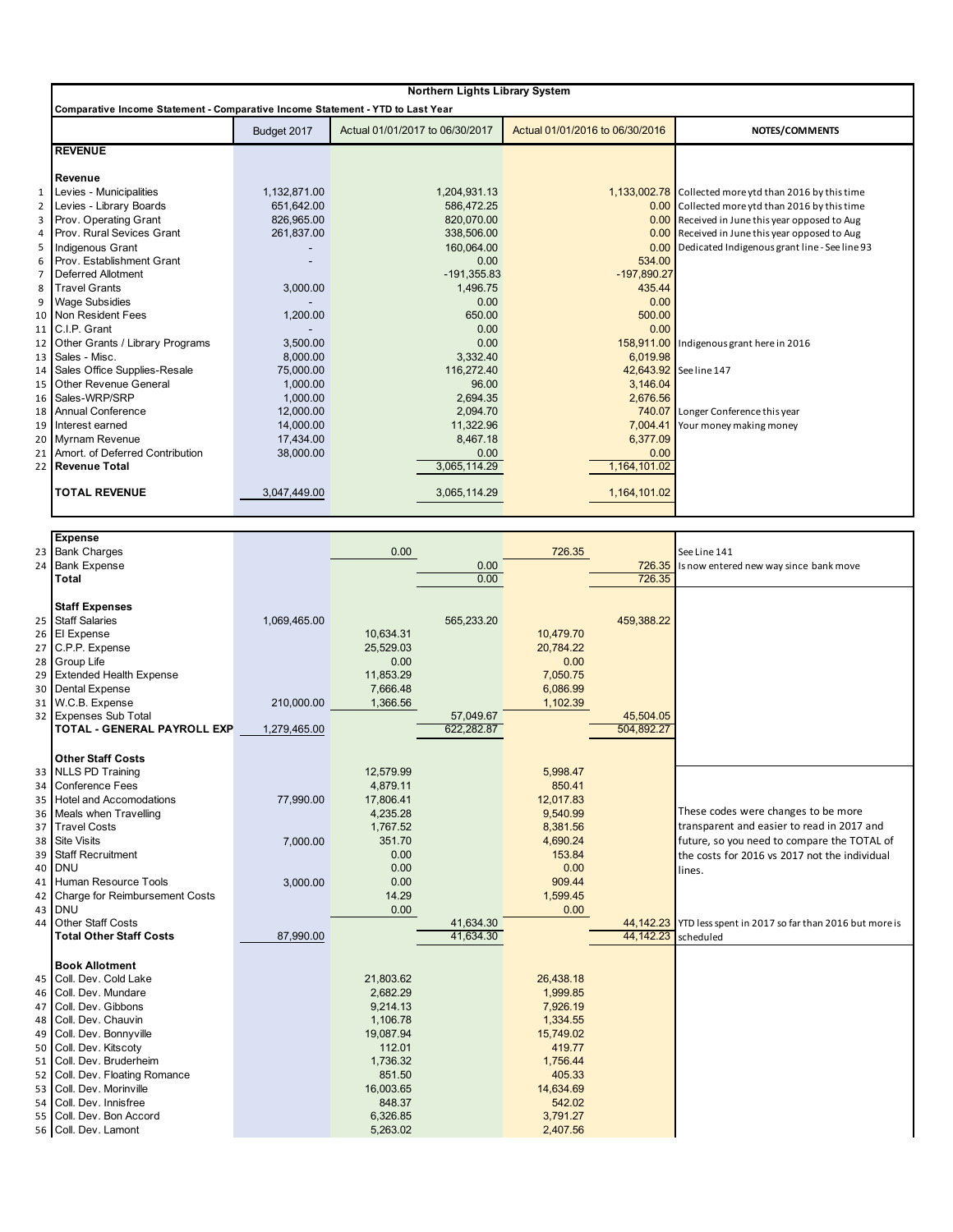| 57<br>58<br>59<br>60<br>61<br>62<br>63<br>64<br>65<br>66<br>67<br>68<br>69<br>70<br>71<br>72<br>73<br>74<br>75<br>76<br>77<br>78<br>79<br>80<br>81<br>82<br>83<br>84<br>85<br>86<br>87<br>88<br>89<br>90<br>91 | Coll. Dev. Plamondon<br>Coll. Dev. Andrew<br>Coll. Dev. Radway<br>Coll. Dev. Edgerton<br>Coll. Dev. Elk Point<br>Coll. Dev. Holden<br>Coll. Dev. Edmonton Garrison<br>Coll. Dev. Mannville<br>Coll. Dev. Myrnam<br>Coll. Dev. Marwayne<br>Coll. Dev. Paradis Valley<br>Coll. Dev. Smoky Lake<br>Coll. Dev. St. Paul<br>Coll. Dev. Two Hills<br>Coll. Dev. Tofield<br>Coll. Dev. Ryley<br>Coll. Dev. Vermilion<br>Coll. Dev. Viking<br>Coll. Dev. Vilna<br>Coll. Dev. Waskatenau<br>Coll. Dev. Wainwright<br>Coll. Dev. Thorhild<br>Coll. Dev. Newbrook<br>Coll. Dev. Vegreville<br>Coll. Dev. Athabasca<br>Coll. Dev. Wandering River<br>Coll. Dev. Grassland<br>Coll. Dev. Irma<br>Coll. Dev. Lac La Biche<br>Coll. Dev. Mallaig<br>Coll. Dev. Boyle<br>Coll. Dev. Rochester<br>Coll. Dev. Ashmont<br>Coll. Dev. Redwater<br>Coll. Development<br><b>Total Collection Development</b> | Carry over<br>38,000.00<br>379,834.00<br>417,834.00 | 903.08<br>1,340.07<br>2,050.73<br>640.97<br>3,170.13<br>1,207.12<br>1,663.15<br>2,229.60<br>991.19<br>4,322.73<br>3,184.54<br>2,839.88<br>1,399.51<br>5,168.35<br>3,592.93<br>2,956.50<br>7,902.06<br>2,958.66<br>1,172.26<br>785.41<br>9,820.83<br>518.42<br>80.93<br>4,454.40<br>9,002.87<br>525.93<br>434.86<br>691.03<br>11,289.29<br>3,719.93<br>1,992.68<br>579.91<br>3,769.39<br>6,278.39 | 188,674.21<br>188,674.21 | 2,732.31<br>0.00<br>1,316.58<br>1,600.21<br>1,907.71<br>1,204.09<br>494.83<br>2,064.13<br>1,970.91<br>2,710.78<br>1,896.37<br>2,624.24<br>5,174.70<br>4,025.58<br>61.17<br>1,999.63<br>9,736.02<br>2,972.17<br>1,175.02<br>1,916.82<br>7,755.68<br>920.27<br>1,558.60<br>5,819.58<br>6,754.63<br>66.98<br>470.75<br>2,181.07<br>14,678.04<br>2,954.39<br>2,941.75<br>1,499.53<br>3,003.17<br>3,821.03 | 179,413.61<br>179,413.61 |                                    |
|----------------------------------------------------------------------------------------------------------------------------------------------------------------------------------------------------------------|----------------------------------------------------------------------------------------------------------------------------------------------------------------------------------------------------------------------------------------------------------------------------------------------------------------------------------------------------------------------------------------------------------------------------------------------------------------------------------------------------------------------------------------------------------------------------------------------------------------------------------------------------------------------------------------------------------------------------------------------------------------------------------------------------------------------------------------------------------------------------------------|-----------------------------------------------------|--------------------------------------------------------------------------------------------------------------------------------------------------------------------------------------------------------------------------------------------------------------------------------------------------------------------------------------------------------------------------------------------------|--------------------------|-------------------------------------------------------------------------------------------------------------------------------------------------------------------------------------------------------------------------------------------------------------------------------------------------------------------------------------------------------------------------------------------------------|--------------------------|------------------------------------|
|                                                                                                                                                                                                                | <b>Library Services</b>                                                                                                                                                                                                                                                                                                                                                                                                                                                                                                                                                                                                                                                                                                                                                                                                                                                                |                                                     |                                                                                                                                                                                                                                                                                                                                                                                                  |                          |                                                                                                                                                                                                                                                                                                                                                                                                       |                          |                                    |
| 92                                                                                                                                                                                                             | <b>System Collections</b>                                                                                                                                                                                                                                                                                                                                                                                                                                                                                                                                                                                                                                                                                                                                                                                                                                                              | 27,670.00                                           |                                                                                                                                                                                                                                                                                                                                                                                                  | 4,791.04                 |                                                                                                                                                                                                                                                                                                                                                                                                       | 5,065.79                 |                                    |
| 93                                                                                                                                                                                                             | <b>Indigenious Expenses</b>                                                                                                                                                                                                                                                                                                                                                                                                                                                                                                                                                                                                                                                                                                                                                                                                                                                            |                                                     |                                                                                                                                                                                                                                                                                                                                                                                                  | 63,799.15                |                                                                                                                                                                                                                                                                                                                                                                                                       |                          | 2,717.36 Wage is included here.    |
| 94                                                                                                                                                                                                             | <b>EXTRA FUNDS 2016</b>                                                                                                                                                                                                                                                                                                                                                                                                                                                                                                                                                                                                                                                                                                                                                                                                                                                                |                                                     |                                                                                                                                                                                                                                                                                                                                                                                                  | 0.00                     |                                                                                                                                                                                                                                                                                                                                                                                                       | 100,993.53               |                                    |
| 95                                                                                                                                                                                                             | <b>ILL Service Supplies</b>                                                                                                                                                                                                                                                                                                                                                                                                                                                                                                                                                                                                                                                                                                                                                                                                                                                            | 9,000.00                                            |                                                                                                                                                                                                                                                                                                                                                                                                  | 4,377.59                 |                                                                                                                                                                                                                                                                                                                                                                                                       | 0.00                     |                                    |
| 96<br>97                                                                                                                                                                                                       | International Collection<br><b>Bibs Service Supplies</b>                                                                                                                                                                                                                                                                                                                                                                                                                                                                                                                                                                                                                                                                                                                                                                                                                               |                                                     |                                                                                                                                                                                                                                                                                                                                                                                                  | 0.00<br>705.08           |                                                                                                                                                                                                                                                                                                                                                                                                       | $-2.21$<br>518.85        |                                    |
| 98                                                                                                                                                                                                             | Shipping & Freight                                                                                                                                                                                                                                                                                                                                                                                                                                                                                                                                                                                                                                                                                                                                                                                                                                                                     | 1,000.00<br>4,500.00                                |                                                                                                                                                                                                                                                                                                                                                                                                  | 1,714.08                 |                                                                                                                                                                                                                                                                                                                                                                                                       | 1,436.90                 |                                    |
| 100                                                                                                                                                                                                            | Catalog Process Forms Suppl                                                                                                                                                                                                                                                                                                                                                                                                                                                                                                                                                                                                                                                                                                                                                                                                                                                            | 18,000.00                                           |                                                                                                                                                                                                                                                                                                                                                                                                  | 3,409.83                 |                                                                                                                                                                                                                                                                                                                                                                                                       | 6,255.08                 |                                    |
| 101                                                                                                                                                                                                            | Assistive Technologies                                                                                                                                                                                                                                                                                                                                                                                                                                                                                                                                                                                                                                                                                                                                                                                                                                                                 | 24,935.00                                           |                                                                                                                                                                                                                                                                                                                                                                                                  | 3,055.82                 |                                                                                                                                                                                                                                                                                                                                                                                                       |                          | 65,846.24 ACSI has not come in yet |
| 102                                                                                                                                                                                                            | Fortigate - Libraries                                                                                                                                                                                                                                                                                                                                                                                                                                                                                                                                                                                                                                                                                                                                                                                                                                                                  | 6,100.00                                            |                                                                                                                                                                                                                                                                                                                                                                                                  | 0.00                     |                                                                                                                                                                                                                                                                                                                                                                                                       | 0.00                     |                                    |
| 103                                                                                                                                                                                                            | Computer Replacement Program                                                                                                                                                                                                                                                                                                                                                                                                                                                                                                                                                                                                                                                                                                                                                                                                                                                           | 15,000.00                                           |                                                                                                                                                                                                                                                                                                                                                                                                  | 10,342.20                |                                                                                                                                                                                                                                                                                                                                                                                                       |                          | 0.00 Hypertec                      |
| 104                                                                                                                                                                                                            | <b>Web Hosting</b>                                                                                                                                                                                                                                                                                                                                                                                                                                                                                                                                                                                                                                                                                                                                                                                                                                                                     | 16,059.00                                           |                                                                                                                                                                                                                                                                                                                                                                                                  | 16,106.00                |                                                                                                                                                                                                                                                                                                                                                                                                       |                          | 0.00 Econolution                   |
|                                                                                                                                                                                                                | 105 Library Assistance Software<br>106 Server Software                                                                                                                                                                                                                                                                                                                                                                                                                                                                                                                                                                                                                                                                                                                                                                                                                                 | 4,750.00<br>5,000.00                                |                                                                                                                                                                                                                                                                                                                                                                                                  | 1,699.15<br>0.00         |                                                                                                                                                                                                                                                                                                                                                                                                       | 0.00                     | 0.00 Userscape                     |
|                                                                                                                                                                                                                | 107 Computer Software                                                                                                                                                                                                                                                                                                                                                                                                                                                                                                                                                                                                                                                                                                                                                                                                                                                                  | 5,000.00                                            |                                                                                                                                                                                                                                                                                                                                                                                                  | 20,908.00                |                                                                                                                                                                                                                                                                                                                                                                                                       |                          | 0.00 Econolution                   |
|                                                                                                                                                                                                                | 108 Emerging Technology                                                                                                                                                                                                                                                                                                                                                                                                                                                                                                                                                                                                                                                                                                                                                                                                                                                                | 5,000.00                                            |                                                                                                                                                                                                                                                                                                                                                                                                  | 82.47                    |                                                                                                                                                                                                                                                                                                                                                                                                       | 0.00                     |                                    |
|                                                                                                                                                                                                                | 109 Network Hardware Warrenty                                                                                                                                                                                                                                                                                                                                                                                                                                                                                                                                                                                                                                                                                                                                                                                                                                                          | 8,500.00                                            |                                                                                                                                                                                                                                                                                                                                                                                                  | 5,077.32                 |                                                                                                                                                                                                                                                                                                                                                                                                       | $0.00$ ACSI              |                                    |
|                                                                                                                                                                                                                | 110 ACSI Managed Services                                                                                                                                                                                                                                                                                                                                                                                                                                                                                                                                                                                                                                                                                                                                                                                                                                                              | 48,000.00                                           |                                                                                                                                                                                                                                                                                                                                                                                                  | 0.00                     |                                                                                                                                                                                                                                                                                                                                                                                                       |                          | 33,300.00 See line 101 for 2017    |
|                                                                                                                                                                                                                | 111 TRAC<br>112 Internet Service Fees                                                                                                                                                                                                                                                                                                                                                                                                                                                                                                                                                                                                                                                                                                                                                                                                                                                  | 97,629.00<br>15,523.00                              |                                                                                                                                                                                                                                                                                                                                                                                                  | 97,379.00                |                                                                                                                                                                                                                                                                                                                                                                                                       | 97,629.00<br>20,068.00   |                                    |
|                                                                                                                                                                                                                | 113 e Resources Books on Line                                                                                                                                                                                                                                                                                                                                                                                                                                                                                                                                                                                                                                                                                                                                                                                                                                                          | 25,000.00                                           |                                                                                                                                                                                                                                                                                                                                                                                                  | 6,720.00<br>38,176.13    |                                                                                                                                                                                                                                                                                                                                                                                                       | 3,644.18 HOOPLA          |                                    |
|                                                                                                                                                                                                                | 114 New Library Establishment Expense                                                                                                                                                                                                                                                                                                                                                                                                                                                                                                                                                                                                                                                                                                                                                                                                                                                  |                                                     |                                                                                                                                                                                                                                                                                                                                                                                                  | 0.00                     |                                                                                                                                                                                                                                                                                                                                                                                                       | 0.00                     |                                    |
|                                                                                                                                                                                                                | 115 NLLS Annual Conference/Workshops                                                                                                                                                                                                                                                                                                                                                                                                                                                                                                                                                                                                                                                                                                                                                                                                                                                   | 20,000.00                                           |                                                                                                                                                                                                                                                                                                                                                                                                  | 1,048.85                 |                                                                                                                                                                                                                                                                                                                                                                                                       | 0.00                     |                                    |
|                                                                                                                                                                                                                | 116 Library Staff Training                                                                                                                                                                                                                                                                                                                                                                                                                                                                                                                                                                                                                                                                                                                                                                                                                                                             |                                                     |                                                                                                                                                                                                                                                                                                                                                                                                  | 201.60                   |                                                                                                                                                                                                                                                                                                                                                                                                       | 668.19                   |                                    |
|                                                                                                                                                                                                                | 117 Librarians Council and Workshops                                                                                                                                                                                                                                                                                                                                                                                                                                                                                                                                                                                                                                                                                                                                                                                                                                                   | 28,000.00                                           |                                                                                                                                                                                                                                                                                                                                                                                                  | 7,717.57                 |                                                                                                                                                                                                                                                                                                                                                                                                       | 13,507.14                |                                    |
|                                                                                                                                                                                                                | 118 Library Programming WRP/SRP<br>119 Postage/Courier                                                                                                                                                                                                                                                                                                                                                                                                                                                                                                                                                                                                                                                                                                                                                                                                                                 | 28,000.00<br>1,500.00                               |                                                                                                                                                                                                                                                                                                                                                                                                  | 11,157.71<br>179.85      |                                                                                                                                                                                                                                                                                                                                                                                                       | 6,818.23<br>877.14       |                                    |
|                                                                                                                                                                                                                | 120 Coll. Dev. Shipping/ILL                                                                                                                                                                                                                                                                                                                                                                                                                                                                                                                                                                                                                                                                                                                                                                                                                                                            |                                                     |                                                                                                                                                                                                                                                                                                                                                                                                  | 260.35                   |                                                                                                                                                                                                                                                                                                                                                                                                       | 448.83                   |                                    |
| 121                                                                                                                                                                                                            | Vehicle Expense                                                                                                                                                                                                                                                                                                                                                                                                                                                                                                                                                                                                                                                                                                                                                                                                                                                                        | 10,000.00                                           |                                                                                                                                                                                                                                                                                                                                                                                                  | 5,752.19                 |                                                                                                                                                                                                                                                                                                                                                                                                       | 12,987.77 See below      |                                    |
|                                                                                                                                                                                                                | 122 Vehicle Fuel                                                                                                                                                                                                                                                                                                                                                                                                                                                                                                                                                                                                                                                                                                                                                                                                                                                                       | 20,000.00                                           |                                                                                                                                                                                                                                                                                                                                                                                                  | 15,406.39                |                                                                                                                                                                                                                                                                                                                                                                                                       |                          | 0.00 Fuel has its own line in 2017 |
| 123                                                                                                                                                                                                            | <b>Online Databases</b>                                                                                                                                                                                                                                                                                                                                                                                                                                                                                                                                                                                                                                                                                                                                                                                                                                                                | 56,800.00                                           |                                                                                                                                                                                                                                                                                                                                                                                                  | 39,509.36                |                                                                                                                                                                                                                                                                                                                                                                                                       | 45,352.44                |                                    |
|                                                                                                                                                                                                                | 124 Board of Record Payments                                                                                                                                                                                                                                                                                                                                                                                                                                                                                                                                                                                                                                                                                                                                                                                                                                                           | 261,837.00                                          |                                                                                                                                                                                                                                                                                                                                                                                                  | 338,505.90               |                                                                                                                                                                                                                                                                                                                                                                                                       |                          | 0.00 See line 4                    |
| 125                                                                                                                                                                                                            | Myrnam-Operating expenses<br>127 Board Travel                                                                                                                                                                                                                                                                                                                                                                                                                                                                                                                                                                                                                                                                                                                                                                                                                                          | 17,434.00<br>27,000.00                              |                                                                                                                                                                                                                                                                                                                                                                                                  | 6,302.53<br>13,964.92    |                                                                                                                                                                                                                                                                                                                                                                                                       | 3,926.94<br>13,204.63    |                                    |
|                                                                                                                                                                                                                | 128 Board Food and Beverages                                                                                                                                                                                                                                                                                                                                                                                                                                                                                                                                                                                                                                                                                                                                                                                                                                                           | 4,000.00                                            |                                                                                                                                                                                                                                                                                                                                                                                                  | 2,814.81                 |                                                                                                                                                                                                                                                                                                                                                                                                       | 2,360.22                 |                                    |
|                                                                                                                                                                                                                | 129 Board Conference/Education                                                                                                                                                                                                                                                                                                                                                                                                                                                                                                                                                                                                                                                                                                                                                                                                                                                         | 10,000.00                                           |                                                                                                                                                                                                                                                                                                                                                                                                  | 1,374.06                 |                                                                                                                                                                                                                                                                                                                                                                                                       | 2,029.10                 |                                    |
|                                                                                                                                                                                                                | 130 Board/NLLS Special Events                                                                                                                                                                                                                                                                                                                                                                                                                                                                                                                                                                                                                                                                                                                                                                                                                                                          | 3,000.00                                            |                                                                                                                                                                                                                                                                                                                                                                                                  | 350.00                   |                                                                                                                                                                                                                                                                                                                                                                                                       | 87.95                    |                                    |
|                                                                                                                                                                                                                | 131 Board Committee Meetings                                                                                                                                                                                                                                                                                                                                                                                                                                                                                                                                                                                                                                                                                                                                                                                                                                                           | 10,000.00                                           |                                                                                                                                                                                                                                                                                                                                                                                                  | 7,474.05                 |                                                                                                                                                                                                                                                                                                                                                                                                       | 5,190.86                 |                                    |
|                                                                                                                                                                                                                | 132 Board - Other Travel                                                                                                                                                                                                                                                                                                                                                                                                                                                                                                                                                                                                                                                                                                                                                                                                                                                               | 5,000.00                                            |                                                                                                                                                                                                                                                                                                                                                                                                  | 0.00                     |                                                                                                                                                                                                                                                                                                                                                                                                       | 0.00                     |                                    |